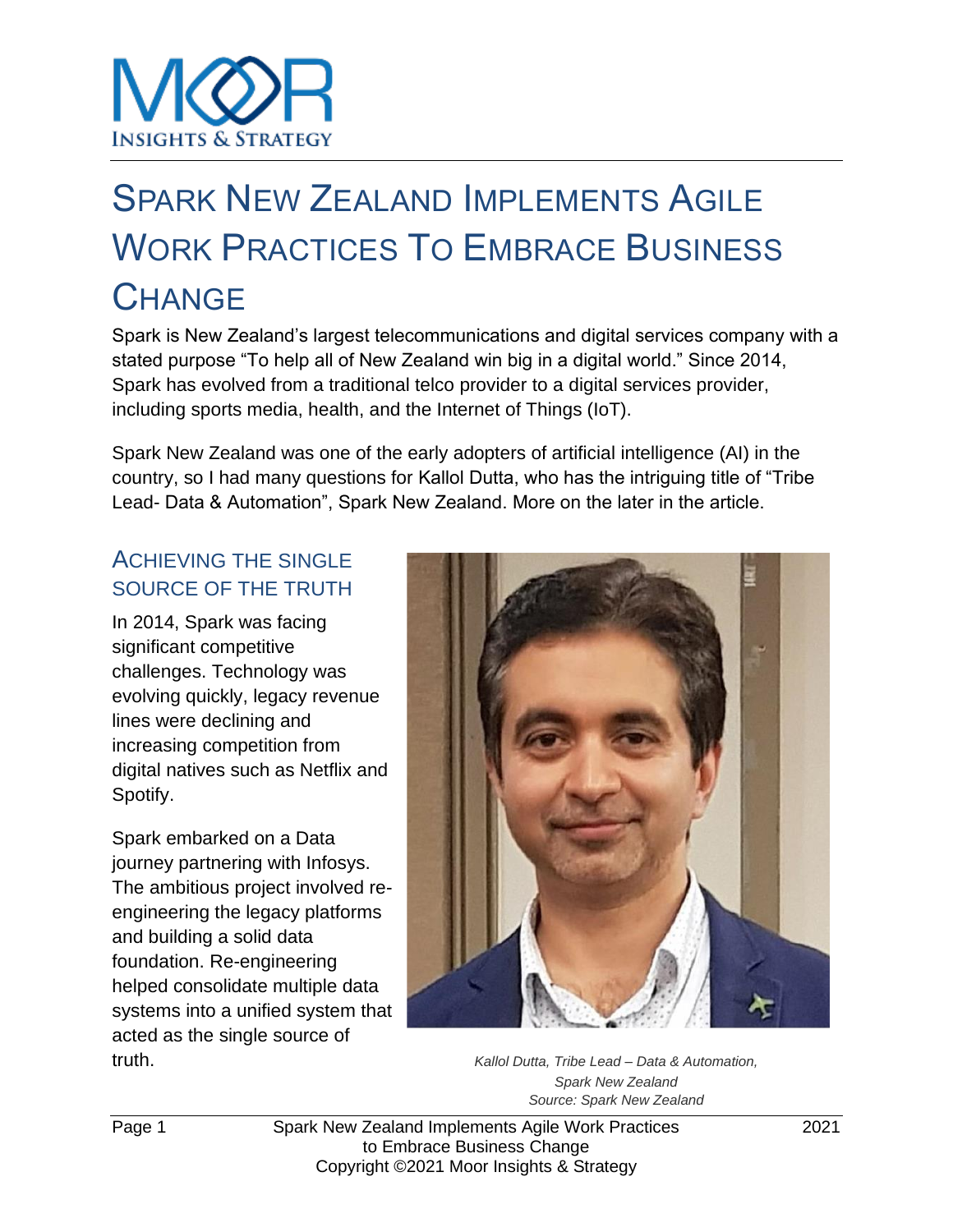

Cloud became a crucial part of Spark's technology strategy, utilizing [Microsoft](https://azure.microsoft.com/en-us/) [Azure](https://azure.microsoft.com/en-us/) with ability to integrate other cloud providers. Multi-vendor selection of machine learning tools was **[Microsoft](https://azure.microsoft.com/en-us/services/machine-learning/) Azure ML, R** and Python and data engineering tools like Data [Bricks.](https://databricks.com/try-databricks?utm_medium=cpc&utm_source=google&utm_campaign=14272820537&utm_offer=try-databricks&utm_content=trial&utm_term=databricks&utm_ad_group_c=CTX-Databricks-Core-E&gclid=Cj0KCQjw-NaJBhDsARIsAAja6dMZwDDKApxMNuHxdrW9QfOkhqPvApUdQHuLxmgsCkSUqoE9Nd6HPxAaAqhJEALw_wcB) [Snowflake](https://www.snowflake.com/) is the data warehouse platform. Infosys Cobalt cloud enterprise transformation services played a key role in orchestrating this ecosystem for success.

Building on the data foundation, Spark implemented AI and Automation at scale by scaling internal capability as well as leveraging its partnership with Infosys.

# A FASTER OPERATIONAL CADENCE

In 2018, significant cultural changes were happening at Spark, which brings me back to Kallol's intriguing title, "Tribe Lead – Data & Automation." Spark was one of the first companies in the world to flip completely to "Agile."

Implementing agile work practices company-wide meant moving forty percent of Spark's employees into cross-functional "tribes," comprising people from IT, networks, products, marketing, and digital. The agile transformation has since reached all parts of the organization.

The primary motivation for agile was to improve the customer experience, speed to market, and empower employees. Agile puts direct ownership and accountability with the tribe and increases employee engagement because people have richer jobs with a broader perspective on solving problems.

Agile is about removing layers in the organization resulting in a faster operational cadence. A multidisciplinary tribe is working together to provide an end-to-end capability as opposed to the traditional serial process with different narrow centers of functional expertise. Agile is focused on: "How do I work across this group to deliver the outcome?"

A new tribe called "data and automation" reflected the strategy and the ambitions for data analytics in the company. The data and automation tribe working with Infosys was the testing ground for new services for the organization. The formation of the new tribe elevated data and analytics from a reporting and compliance function to a role of deriving commercial value from data.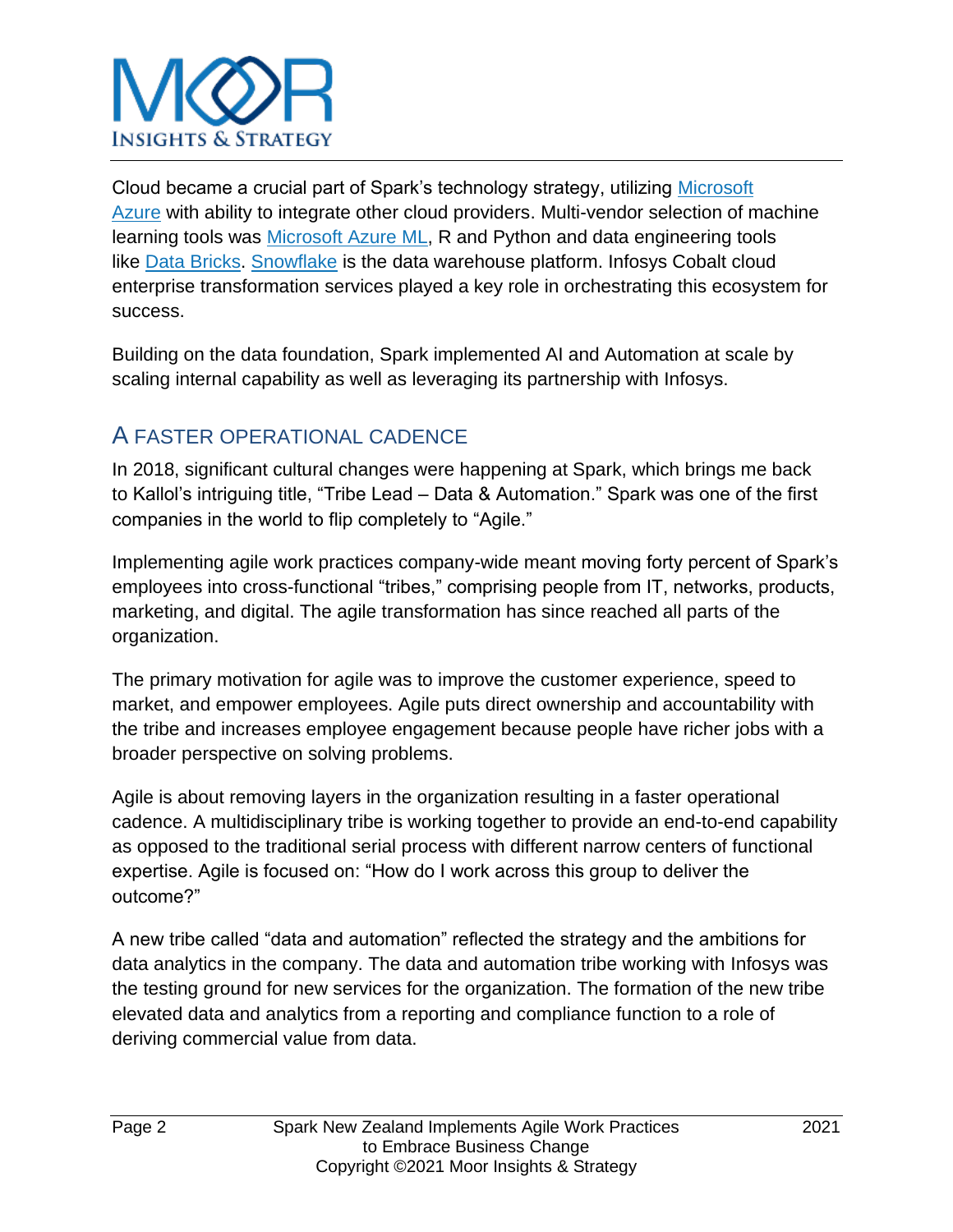

# ALGORITHMS THAT REDUCE CHURN

Spark utilized Robotic Process [Automation](https://www.infosys.com/industries/professional-services/offerings/robotic-process-automation.html) (RPA) for automating repetitive tasks. RPA enables the building of bots which makes the process of actioning much faster. There aren't enough programmers and RPA enables "citizen developers" without CS degrees to create programs. [Cognitive](https://www.infosys.com/services/applied-ai/insights/ai-automation-cognitive-solutions.html) AI is used for pattern detection and intelligent automation, for example, in retention and propensity models. [Conversational](https://www.infosys.com/insights/ai-automation/great-leveler.html) AI uses natural language processing (NLP) to communicate and understand contexts such as chatbots and email automation

Like many telcos, customer retention is a significant issue, so not surprisingly, this is where Spark found some early success with AI, building a churn model to address customer retention. The churn prediction model automatically tracks which campaigns will be more effective in retaining customers at risk of leaving Spark.

The solution spans data engineering, modeling, campaign creation, and monitoring lifecycle. The details on this blew my mind and during my research, I kiddingly suggested to Spark they license its AI model to US carriers as churn is brutal.

Spark has moved *beyond* the churn problem to focus on understanding customer propensities with machine learning models, such as understanding interest in a new device or plan change using deep customer insight of the customer and the household.

Spark is planning to apply a similar approach across other use cases, such as linking capacity management of the carrier network with customer experience so that sales and capacity management can be adjusted dynamically based on need.

# WRAPPING UP

In Spark's annual report, data was a driver of strong performance which also demonstrates the leadership team's commitment to data driven value creation. I'm very impressed with the sophistication and results.

Spark has learned that only two percent of customers are engaged anytime. However, the tendency has been to engage one hundred percent of customers all the time. AI has enabled Spark to engage with customers only when there is a need instead of all the time. This is coupled with desire to lead out on responsible AI initiatives – i.e., AI which is transparent, explainable and free from bias has changed the game in terms of how Spark deals with customer-centricity.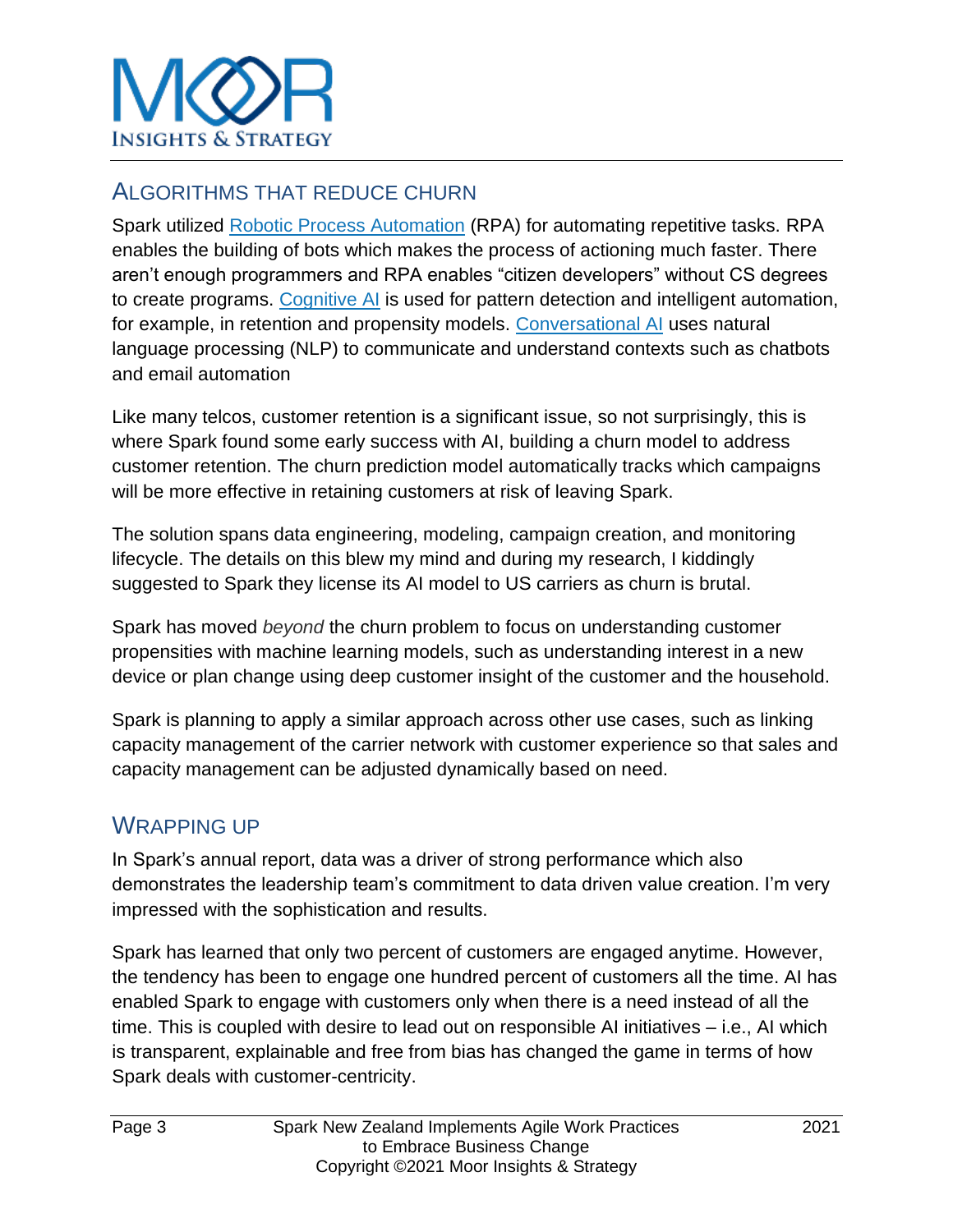

The end game now is to democratize the AI across the enterprise so that every part of Spark uses AI as the decision-making tool. The new data and automation tribe is the AI factory for the organization. The initial focus was on marketing and product. Future opportunities will extend to the network, fraud management, and channel optimization to serve SME and enterprise customers.

Note: Moor Insights & Strategy writers and editors may have contributed to this article.